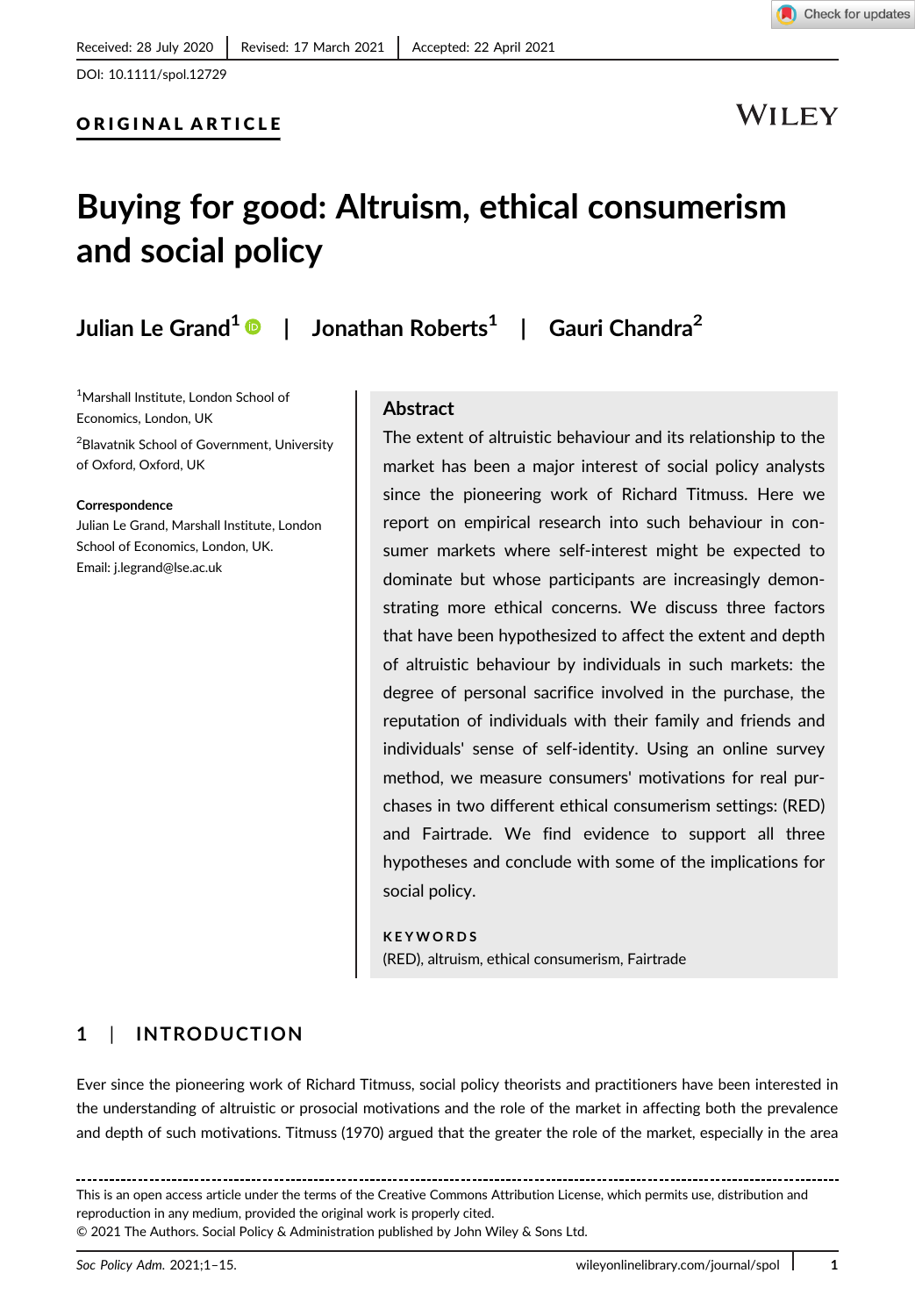# 2 LE GRAND ET AL.

of welfare and social services, the lesser the opportunity for the exercise of altruism—to the detriment not only of those services but also to the wider society which would be poorer both socially and economically. Since then, the importance of such motivations and their relevance to the respective roles of the market, the state and the nonprofit sector have been the focus of work by economists, philosophers and psychologists as well as social policy analysts (Ashraf & Bandiera, 2017; Besley & Ghatak, 2005; Bowles, 2008; Frey, 1997; Le Grand, 2006; Oliver, 2019; Schwartz, 1983).

It is thus of interest to explore the role of altruistic motivations in a classic market situation: the purchase and consumption of consumer goods. If Titmuss was right, such motivations should not be present in such a market, crowded-out by self-interested concerns such as the price and the quality of the relevant goods. This may have been true in the 1960s and early 1970s: the time that Titmuss was writing. However, in recent decades, consumers have become increasingly attentive to social and ethical considerations in areas such as global labour standards, energy consumption, environmental sustainability and animal welfare: a trend often referred to as ethical consumerism (Anderson & Cunningham, 1972; Auger, Devinney, Burke, & Louviere, 2003; Chen, 2001; Crane, 2001; Kinnear, Taylor, & Ahmed, 1974; Torjusen, Lieblein, Wandel, & Francis, 2001).

More precisely, ethical consumerism is the social phenomenon where consumers in their purchasing decisions take account of concerns wider than their immediate self-interest in the purchase concerned. Thus, the Fairtrade movement reflects an interest in the well-being of those working in the supply chain of the commodities the consumers are purchasing. Many foods are now labelled as organic, free-range, vegetarian or vegan, partly to meet consumers' (self) interest in their own health but also to address their wider concerns for animal welfare and the preservation of the environment. There is a growing number of organizations that provide certification for suppliers that meet specified ethical standards, such as B-Corps (all types of business) and the Marine Stewardship Council (for suppliers of sustainable sea-food). And there are specific products associated with funding specific causes, such as TOMS shoes (donating shoes to people in need) and (RED) (HIV/AIDS in Africa and now COVID-19).

Within such developments, market transactions can no longer be construed simply as private actions for reciprocal private gain; the transaction is imbued, at least for the ethical consumer, with some objective of public or social benefit. Dean (2019) describes social policy as the "study of the social relations necessary for human well-being and the systems by which well-being may be promoted or… impaired"; in this sense, ethical consumerism, as a fusion of philanthropy or political activism with market exchange, presents as a significant new mechanism and set of behaviours within the social policy field.

Specifically, ethical consumerism can be seen as a complement to more conventional instruments of social and economic policy in a number of ways. First, there is a market regulation function: ethical consumerism offers an additional mechanism for mitigating the negative externalities of market behaviour, especially in conditions where government regulation is ineffective or incomplete. Consumer behaviours can, for instance, push corporations to adopt improved labour conditions or environmental sustainability in order to maintain or enhance competitive advantage. Second, there is a revenue-raising function. Ethical consumerism can increase the sum of funds available to tackle social problems: certain forms of ethical consumerism, especially in the context of cause-related marketing and firms' donations to good causes, can increase the amount of philanthropic capital available for public benefit. Third, ethical consumerism may be an avenue for political signalling or civic expression. Through their consumer behaviours, individuals can signal to policy-makers their belief in a particular issue, a belief enacted through their willingness to spend or withhold money in a particular way. Consumer boycotts, as well as putting market pressure on a corporation, highlight a perceived problem to policy-makers. Examples include the attempts to reduce flying or boycotts of tax-avoiding companies such as Amazon. Finally, ethical consumerism may potentially build bridges across different social groups and bring like-minded individuals together in the manner of more traditional social movements.

So, given the potential contribution of ethical consumerism to social policy goals and hence to public benefit, it becomes important to build a picture of the phenomenon, its nature and its limits. And that is the principal motivation for this paper. We now have a considerable body of empirical knowledge about, for instance, motivation within the public sector (Perry, Hondeghem, & Recascino Wise, 2010), but there is as yet little empirical investigation of the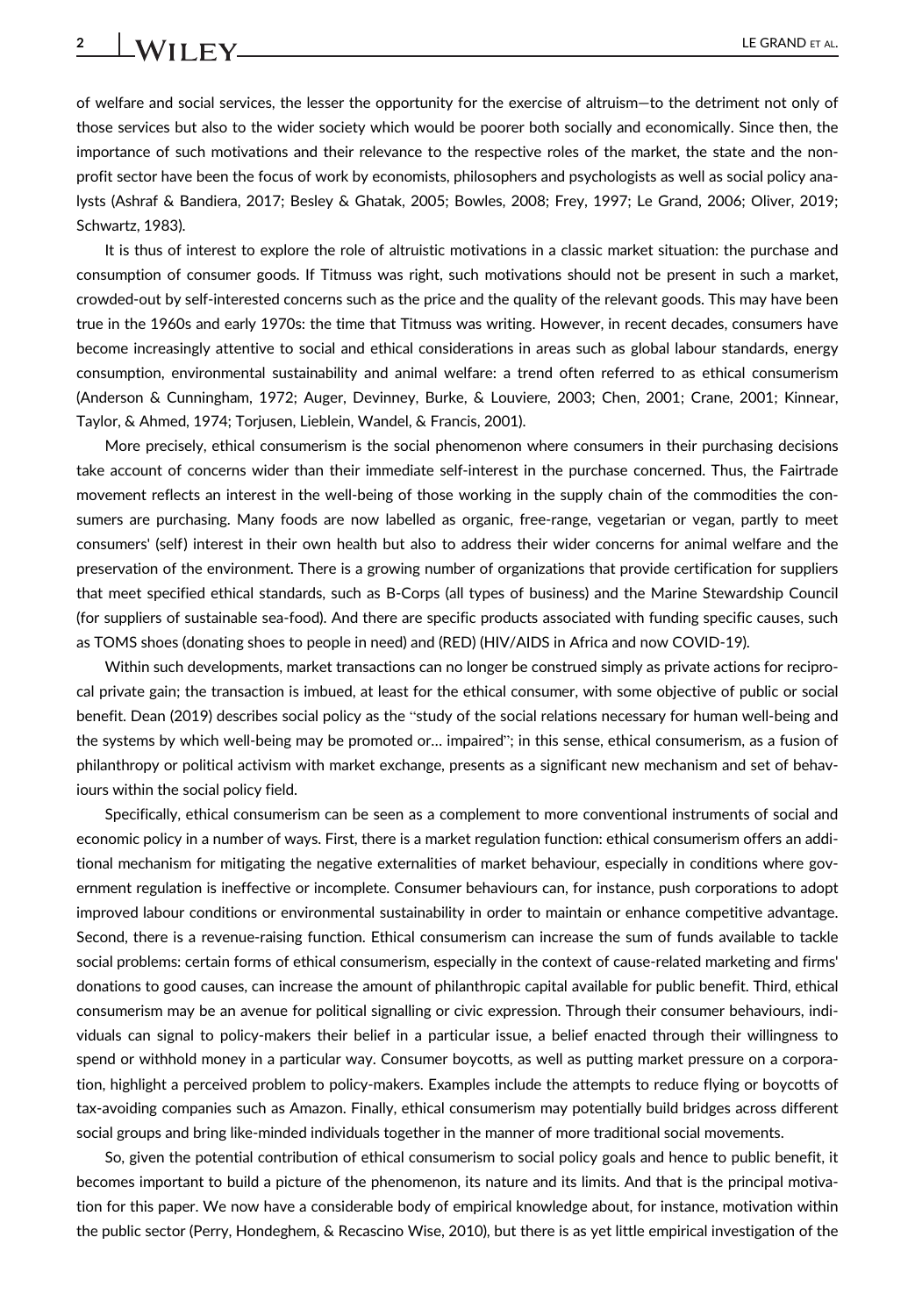actual motivations in this emerging policy area of ethical consumerism upon which policy-makers and practitioners can draw. Understanding individuals' motivations to participate is a significant step in building this picture, and we can begin to consider ways in which policymakers or businesses might encourage such motivations and enable such behaviours.

The paper concentrates upon the motivational bases of altruistic behaviour and their application to two different cases of ethical consumerism. The following section discusses three theories concerning the factors that affect the presence, depth and extent of altruistic behaviour. The first focuses on the personal sacrifice that an individual may make in undertaking an altruistic act. The second concerns the impact of the acts on the individual's reputation among family, friends and other observers. The third relates to the individual's self-identity and internal evaluation of his/her behaviour. The paper's next section discusses two case studies of ethical consumerism—(RED) and Fairtrade—and explains the data collection process. There are then two sections providing the results and discussing the extent to which they support the theories. A concluding section examines the implications for social policy.

# 2 | MOTIVATION AND ALTRUISM

Altruistic behaviour can be defined as actions that, in the absence of material reward and often at some apparent personal cost to the actor, are intended to improve the well-being of others (or, increasingly, the well-being of the planet). This study explores factors that affect the nature, direction and strength of individuals' altruistic behaviours, and how these may influence their consumption activities. More specifically, we present evidence concerning three specific factors that have been hypothesized as likely to be important in the decision to undertake altruistic behaviour. These are the extent of the personal self-sacrifice involved in undertaking the activity (Le Grand, 2006); the impact of the act on the reputation of the individual with his or her family and friends (Bénabou & Tirole, 2006) and the degree to which the act validates or conforms with an actor's self-identity or self-image (Akerlof & Kranton, 2000; Bénabou & Tirole, 2006).

The sacrifice hypothesis incorporates the proposition that, for individuals to consider an activity that they undertake as truly altruistic, there needs to be some degree of personal sacrifice or opportunity cost involved (Kaler, 2000; Le Grand, 2006). The sacrifice could take the form of time, as in the case of unpaid volunteers helping to care for vulnerable people; of money, as with philanthropic donations or of some other limited resource that the individual values. That the extent of sacrifice may be an important factor in affecting the extent of altruistic behaviour has been demonstrated in a number of studies. Auger et al. (2003), for instance, provides estimates of how much consumers are willing to pay for different ethical features associated with products, including biodegradability, the extent of animal testing and the involvement of child labour. Perry et al. (2010) include sacrifice as one of the motivational bases for public service motivation.

This idea runs counter to a standard proposition in micro-economic theory: that, ceteris paribus, higher external rewards to an activity would lead to the individual undertaking more of the activity concerned. Under the sacrifice hypothesis, higher external rewards may be associated with lower levels of an altruistic activity. Le Grand (2006) argues that this idea may help explain the phenomenon of "crowding-out", whereby the introduction of external positive incentives, such as payment for blood donation that was Titmuss' (1970) focus or paying a wage to volunteers that was Frey's (1997), might lead to a reduction in the activity concerned, not an increase, as standard economic theory would suggest. In terms of ethical consumerism, the sacrifice hypothesis would predict that, if there were some degree of sacrifice involved in purchasing the ethical product instead of a non-ethical but otherwise equivalent product—such as a higher price for the former—this would strengthen the motivation for such purchases and lead to more of it being purchased.

The second hypothesis explored in this study is that what matters to individuals is their reputation as a moral person among family or friends, and that they undertake altruistic behaviour—behaviour that impacts positively on the well-being of others—so as to bolster that reputation (Bénabou & Tirole, 2006; Freestone & McGoldrick, 2008). In this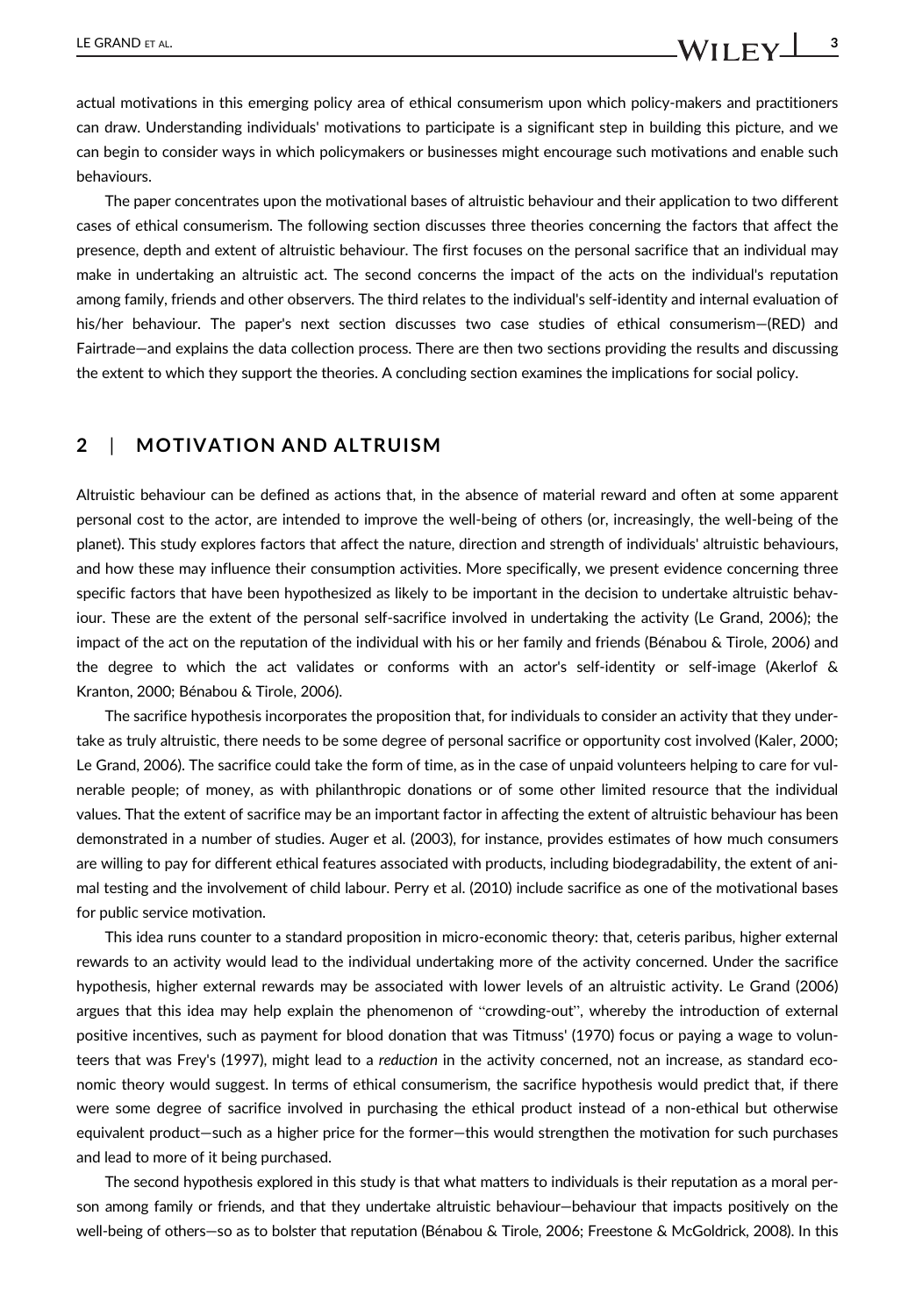case, the behaviour is driven not so much by a direct concern for others but as a more self-focused concern to be viewed as the sort of person who is concerned for others. As such, there can be a debate about whether this is altruism at all. However, inasmuch as there is a departure from consumer interests, as conventionally understood, towards prosocial behaviour, we include reputational concerns within our broad frame of altruistic action in this study.

Evidence that reputation can be an important factor in affecting altruistic behaviour comes from a study by Ariely, Bracha, and Meier (2009), showing that people give more to a good cause if others can observe them doing it. Applied to ethical consumerism, the implication is that the extent to which the purchasing activity concerned is observable by the relevant external audience will be a driver of that activity; for, if it were not observable, undertaking the activity would have little impact on reputation, positive or negative.

A final hypothesis relates to actors' self-identity. In this case, the point of reference is not how others judge the actor, as in the case of reputation, but instead how the actor internally judges his/her own behaviour—a desired psychological state being derived from acts that are perceived to conform with the actor's self-identity in a given context. Self-identity or "self-image" has been recognized as a motivational factor for prosocial behaviour (Akerlof & Kranton, 2000; Batson & Powell, 2003; Bénabou & Tirole, 2006; Freestone & McGoldrick, 2008) but the multidimensional complexity of the relation of self-identity, psychological satisfaction and prosocial behaviour is rarely explored. Two mechanisms are proposed here. The first is value conformance: psychological well-being derives from behaviours that are perceived by the actor to conform with his/her moral values (Akerlof & Dickens, 1982). Such value conformance will itself have different manifestations, contingent on an actor's values and the particular context. Drawing as an example from research into public service motivation (Perry et al., 2010), the referent value might range from compassion or care for others, to social justice or to a sense of civic duty. The second proposed mechanism is associated with group identity. In this case, psychological well-being derives from behaviour that is perceived to conform with the values or goals of a social group to which the actor belongs or aspires to belong—for instance, adherence to a social movement or cause. Given that actors have multiple identities (Sen, 2007), the operation of self-identity as a motivational force for prosocial behaviour depends upon the actor, the context and the actor's interpretation of the context. This is especially relevant to a context such as ethical consumerism, where apparently contrasting identities (for instance, ethical citizen and self-focused consumer) may be present simultaneously.

The hypotheses to be investigated are not mutually exclusive. The reputation and sacrifice effects may be related. Individuals may be concerned to demonstrate to others that they are making a personal sacrifice when undertaking an altruistic activity because otherwise their reputation as an altruist may be undermined. This may form part of a deeper explanation for crowding out effects. The presence of material rewards for an otherwise apparently altruistic activity that may compensate—or more than compensate—the individual for any personal sacrifice she makes may create doubt among observers about the altruistic motive for performing the activity: what Bénabou and Tirole (2006, p. 1660) call an "overjustification effect". And, if the individual is aware of this, she may reduce her involvement in the activity concerned. Nor are self-identity and sacrifice exclusive. An emphasis on self-sacrificing behaviour might be considered a particular case of value conformance—self-sacrifice, for instance, being a valorized behaviour in some religious traditions or associated with notions of public service (Perry et al., 2010).

In short, this paper explores individuals' motivations for making ethical purchases. It examines the impact of three distinct but connected factors that have been hypothesized as affecting such altruistic or pro-social behaviour: the extent of the personal sacrifice involved in the purchase, the individual's reputation with family and friends and the individual's self-identity as a moral person.

Some previous studies of ethical consumerism have investigated hypothetical purchases of ethical products and have found some evidence relating to the three factors. For instance, Auger et al. (2003) studied motivations using discrete choice experiments, which required subjects to state their purchase intentions for 32 hypothetical products in two categories—bar soap or athletic shoes. They found that purchase intentions were substantially impacted by ethical considerations, and in fact, participants were willing to make a sacrifice and pay extra for products that had desirable ethical attributes, such as a premium of up to \$0.87 for bar soaps that do not feature animal testing and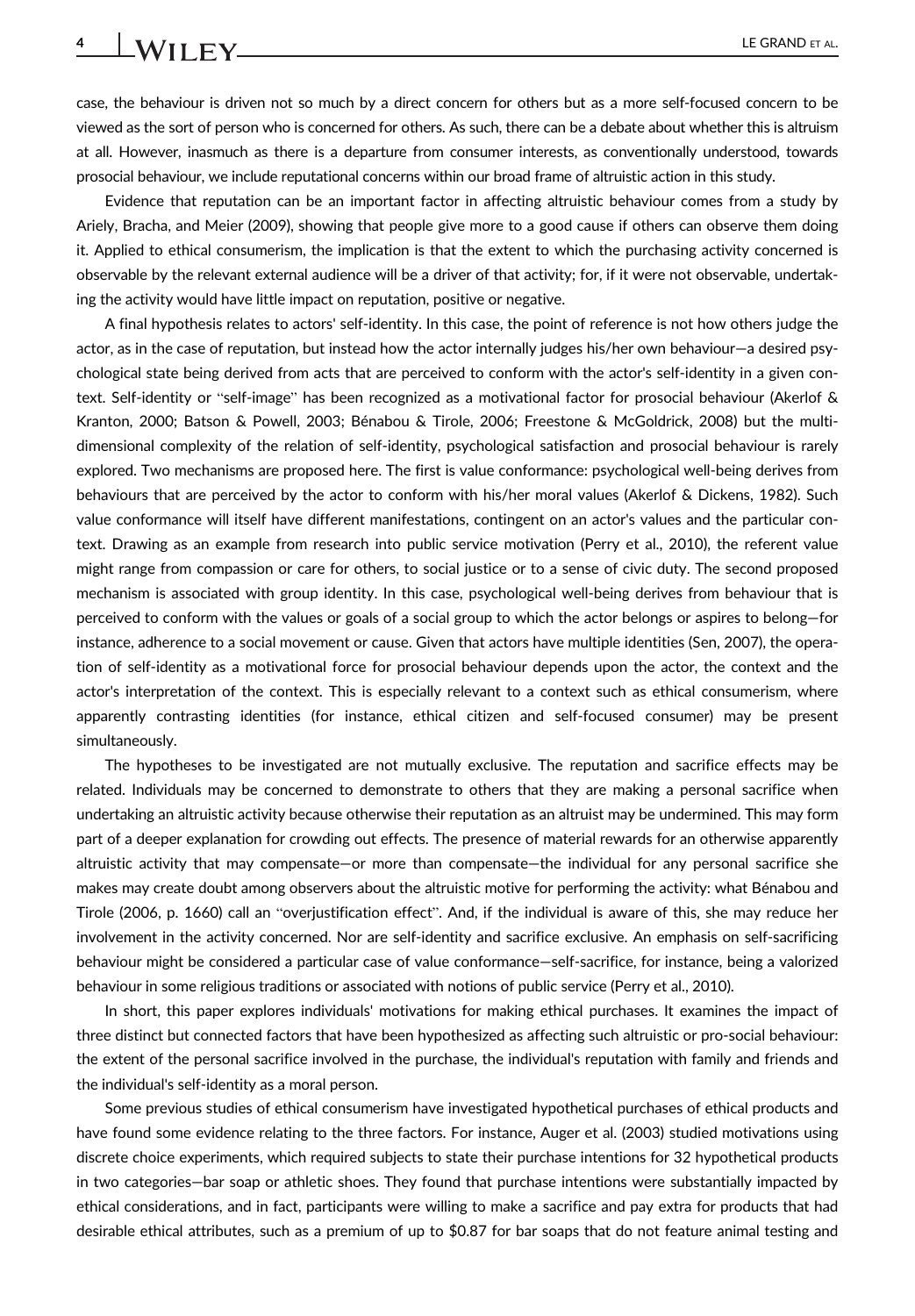\$10.29 for shoes that did not involve child labour in manufacturing. They published further analyses of their data a few years later which suggested that while respondents are willing to make a monetary sacrifice for a more ethical alternative, they were not willing to sacrifice product functionality (Auger, Devinney, Louviere, & Burke, 2008). In Belgium, Pelsmacker, Driesen, and Rayp (2005) used a similar methodology to measure the willingness to pay for Fairtrade coffee. They surveyed 808 participants and found that the respondents were willing to pay an average price premium of 10% for a Fairtrade label. However, at that time, the actual price premium for Fairtrade coffee in Belgium was 27%, in which only 10% of the sample was prepared to pay. This might be explained by the argument put forth by Elliott and Freeman (2005), that, while consumers are willing to pay more for products made under good conditions, the price of the products affects how much more. For example, participants in their study were willing to pay 28% more for \$10 items, and 15% more for \$100 items in support if the products were made under good conditions. Furthermore, they were also willing to pay more for the information or the assurance that the product was made under good conditions.

There is also some empirical evidence that is line with our other two hypotheses. Freestone and McGoldrick (2008) examined the motivations of about 1,000 individuals for ethical behaviour using 22 positive and negative motivational statements. Among these was one motivational statement that reflected a concern for reputation, "People who matter to me would respect me for being concerned about this issue" received a mean support of 4.57 on a scale of 1–7, indicating that reputation is an important factor motivating ethical consumerism. Further, two statements that concern a consumer's self-identity, such as "I feel better about myself if I take some form of action against firms that violate this issue" and "This is an issue that I like to be associated with" had mean levels of agreement of 5.31 and 4.99, respectively, thus lending support to our third hypothesis as well.

These studies offer valuable insights into the motivational factors underlying ethical consumerism. However, it is important to note that all the studies discussed above focused on hypothetical products and market simulations, so it is possible that the answers were swayed by a social desirability bias leading to an overestimation of the importance of ethical product features. Our paper contributes to the empirical literature on ethical consumerism by examining motivations for real purchase decisions taken by consumers in the marketplace.

## 3 | METHODS

To obtain relevant data, we conducted a survey of consumers in two different ethical consumerism settings: (RED) and Fairtrade. Each setting was chosen for its particular characteristics that enabled the specific theories of the factors affecting altruistic behaviour—sacrifice, reputation and self-identity—to be explored.

#### 3.1 | (RED)

(RED), a non-profit organization, licenses the right to sell products that are branded as (PRODUCT)RED to major retail corporations such as Apple, GAP and Nike. A percentage of profits or revenue from the sale of branded (RED) products are donated to the Global Fund, a UN organization that invests in programmes fighting AIDS and other diseases. Since its launch in 2006, (RED) has generated over \$650 million. (RED) claims to have impacted nearly 180 million people through prevention, treatment, counselling and HIV testing and care services (RED, 2020a, 2020b, 2020c).

Two features of (RED) products contributed to its selection as a case for the current study. First, since every (RED) product bears the (RED) label and is coloured red, it offers consumers a signalling opportunity and reputational benefits for their pro-social choice. Second, (RED) products are generally equivalent to non-(RED) versions in terms of price, function and quality. In almost all cases, there is no financial sacrifice in the purchase of the (RED) version.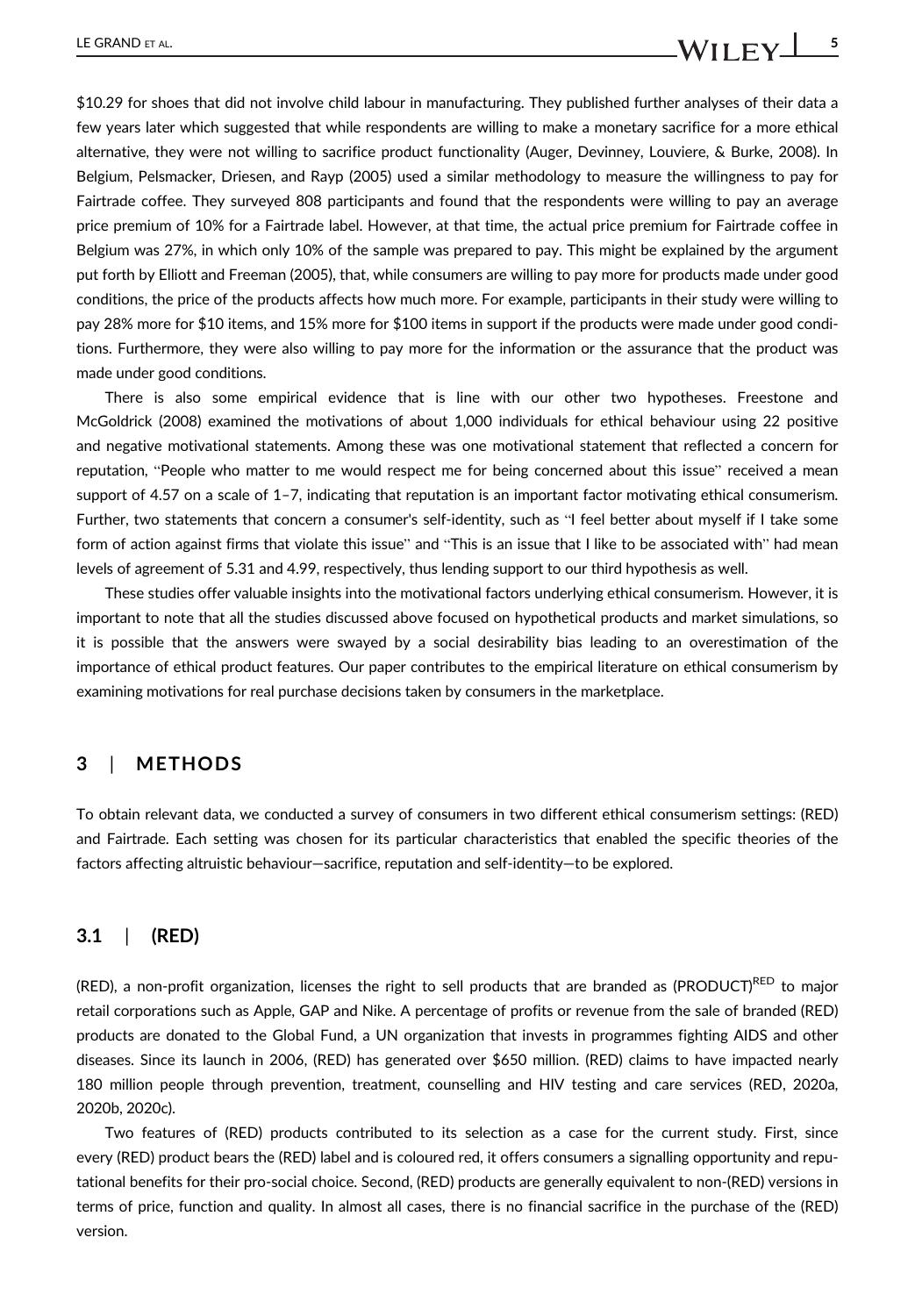#### 3.2 | Fairtrade

The aim of the 'Fairtrade' movement is to improve the trading conditions for marginalized producers and workers, especially in developing countries (World Fair Trade Organization, 2020). Fairtrade International and associated organizations license products to display the Fairtrade logo; the logo indicates that products have been independently verified as produced, traded and sold in accordance with Fairtrade standards. There are over 6,000 Fairtrade products, of which bananas, cocoa beans and coffee are some of the most successful (Fairtrade International, 2018). Products are available in supermarkets, independent shops and cafés, through catering suppliers and wholesalers, and online.

Fairtrade product prices are set independently by manufacturers or retailers and include the premium paid to producers; they are therefore priced higher than equivalent non-Fairtrade products. The premium generally falls between 10 and 15% of the commercial price for fresh fruits and vegetables, tea, coffee, herbs and spices (Fairtrade International, 2019).

Two features of Fairtrade are useful for exploring consumer motivations. First, because of the price premium, the choice of a Fairtrade product requires a financial sacrifice. Second, there are limited possibilities for the ethical nature of these purchases to be observed by family or friends—at least compared with (RED). Hence reputation, as a motivation for a prosocial act, might be less relevant in this case.

Both (RED) and Fairtrade in principle offer the possibility of self-identity as a motivating force. The purchase of products under either scheme might bring psychological satisfaction by conforming with an actor's values or with their perceived group identity as a member of a wider movement.

We can note the different policy contributions that these cases offer. Fairtrade seeks to provide a market regulation function. It responds to a perceived market failure—the vulnerability of actors in the supply chain and their apparent unjust treatment. The premium paid for Fairtrade products promises direct mitigation of conditions for suppliers of Fairtrade goods; further, consumers' privileging of ethical behaviours in the supply chain may put pressure on other market actors to imitate. (RED), in contrast, is primarily a revenue-generating mechanism: it raises philanthropic funds for social problems unrelated to the market products.

### 3.3 | Participant selection

Primary data was collected through an online survey on Prolific, a web platform established for survey research. The survey was advertised on the Prolific website to their participant pool and was targeted to individuals residing in the United Kingdom or the United States. This was important because these are the two largest markets for (RED) products. To encourage participation, each respondent was given  $£2$  to complete the survey, which typically took 10 min. The stated purpose of the study was "to understand how individuals make purchase decisions in the marketplace". The study description was kept vague in order to reduce the effect of demand characteristics, where in participants subconsciously change their responses to fit their interpretation of the hypothesis (Orne, 2009). The survey was open for 1 week and was completed by 2020 respondents in total who self-selected into the study through the Prolific website.

The sample composition is shown in Table 1. The dominant age group was 18 to 40-year olds (71%), with twothirds of the sample identifying as women and two thirds in employment. 71% of the sample were British, and 21%, American. Just over half of respondents had an undergraduate or higher qualification, the median income of the sample lay between £10,000 and £29,999 per annum.

#### 3.4 | Data collection

The survey focused in turn on the cases of (RED) and Fairtrade. Participants were asked whether they had heard of (RED) or Fairtrade, whether they had purchased a (RED) or Fairtrade product and whether they were aware of the (RED) donations to the Global Fund or the Fairtrade practices at the time of purchase.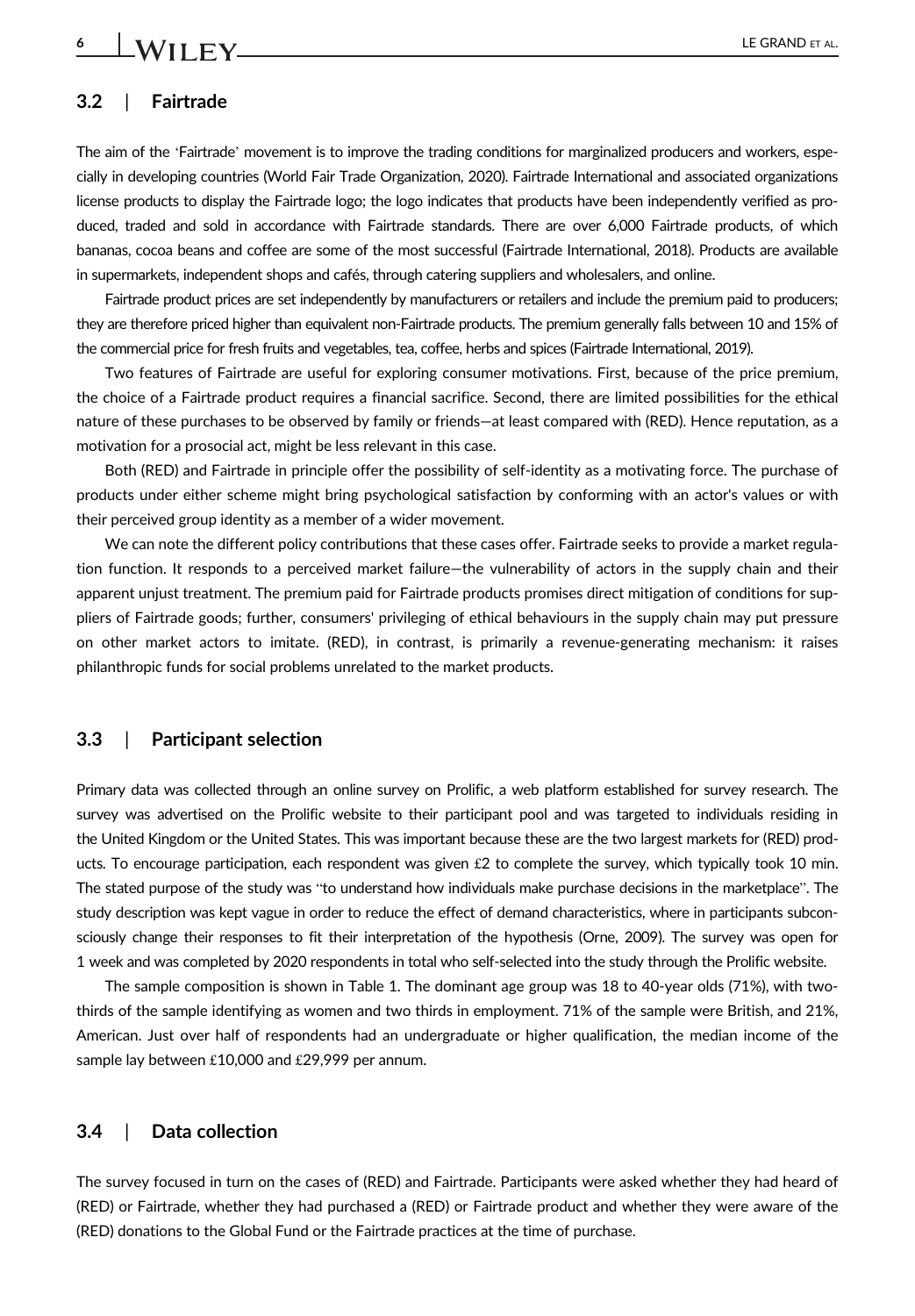#### TABLE 1 Participants' characteristics

|                          |                                     | %      | Count |
|--------------------------|-------------------------------------|--------|-------|
| Age                      | Below 18                            | 0.15%  | 3     |
|                          | $18 - 30$                           | 38.12% | 770   |
|                          | $31 - 40$                           | 33.02% | 667   |
|                          | $41 - 50$                           | 16.63% | 336   |
|                          | $51 - 60$                           | 8.56%  | 173   |
|                          | $61 - 70$                           | 3.07%  | 62    |
|                          | $70+$                               | 0.45%  | 9     |
| Gender                   | Female                              | 66.44% | 1,342 |
|                          | Male                                | 32.87% | 664   |
|                          | Non-binary                          | 0.69%  | 14    |
| <b>Employment status</b> | Student                             | 11.29% | 228   |
|                          | Homemaker                           | 10.69% | 216   |
|                          | Employed, part-time                 | 21.63% | 437   |
|                          | Employed, full-time                 | 44.36% | 896   |
|                          | Unemployed                          | 4.85%  | 98    |
|                          | Retired                             | 3.47%  | 70    |
|                          | Unable to work                      | 3.71%  | 75    |
| Nationality              | <b>British</b>                      | 70.64% | 1,427 |
|                          | American                            | 20.99% | 424   |
|                          | Other                               | 8.37%  | 169   |
| Education                | Master's degree or doctorate        | 14.41% | 291   |
|                          | Undergraduate degree                | 41.49% | 838   |
|                          | Trade/technical/vocational training | 15.50% | 313   |
|                          | School education up to 18 years     | 17.72% | 358   |
|                          | School education up to 16 years     | 8.91%  | 180   |
|                          | Other                               | 1.98%  | 40    |
| Income                   | Less than £10,000                   | 24.07% | 486   |
|                          | £10,000 to £29,999                  | 45.52% | 919   |
|                          | £30,000 to 49,999                   | 20.51% | 414   |
|                          | £50,000 to £69,999                  | 5.40%  | 109   |
|                          | £70,000+                            | 4.50%  | 91    |
|                          | <b>Total</b>                        |        | 2020  |

The survey elicited data about the salience of both self-interested and altruistic motivations within participants' purchases. The term 'self-interested' is used here to describe consumer behaviours as conventionally understood, where the purpose is to meet the actor's own material requirements. Such self-interested motivation was thus explored through a focus upon the material aspects of the product that might inform a typical consumer purchase, such as its design, quality and colour. Other questions explored the three proposed motivational factors identified above. To explore reputation effects, buyers of both Fairtrade and (RED) were asked whether products were purchased because their ethical nature would be appreciated by family and friends. To explore sacrifice as a motivating factor, those who purchased Fairtrade products were asked about their perception of the amount of the premium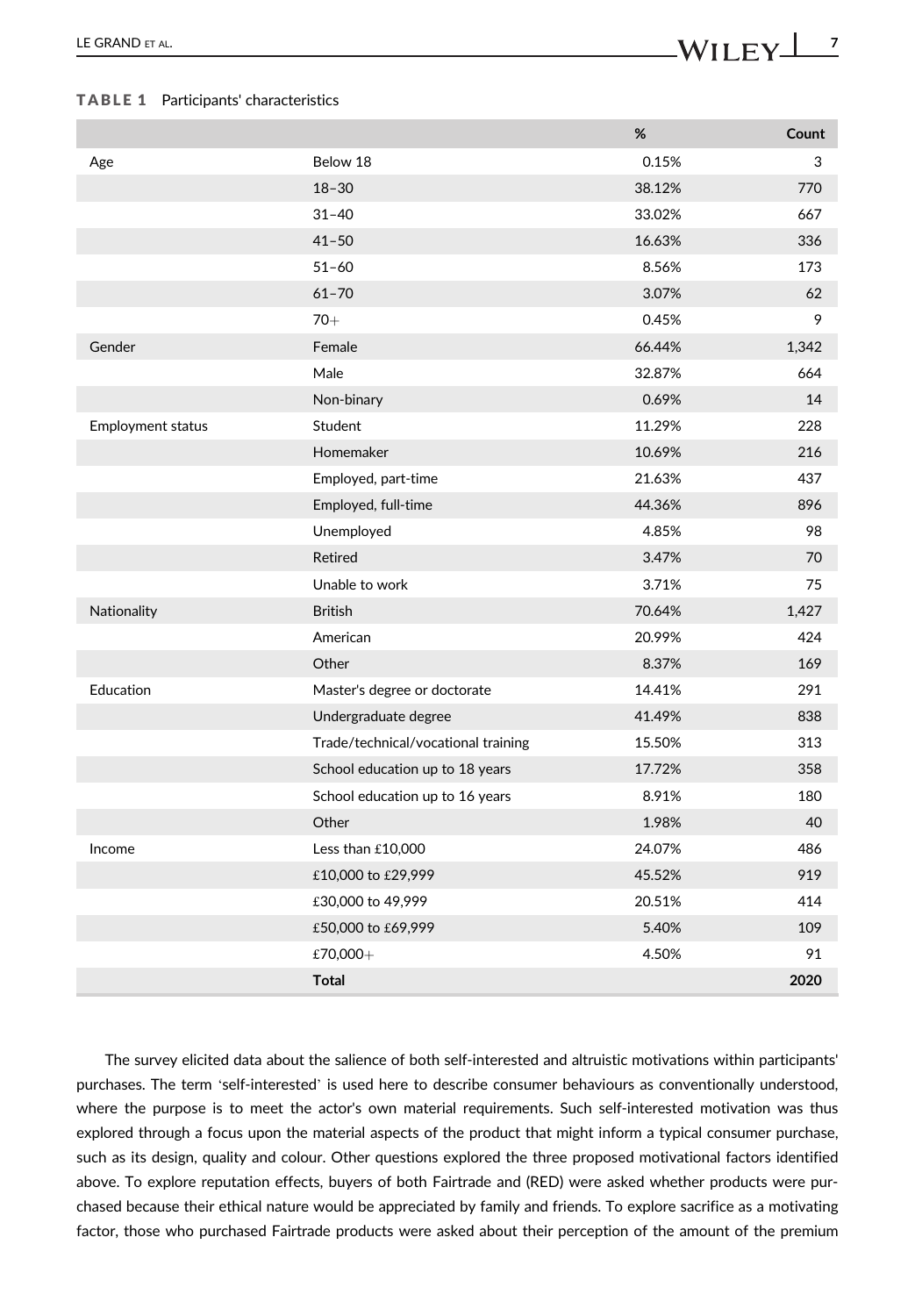that they had paid and about their attitude towards the premium. There is no price premium in the case of (RED), but there is the possibility of sacrifice around colour: participants were asked whether they would choose a (RED) product even if it was offered in a colour they disliked. Finally, several questions explored self-identity as a motivating factor, focusing on support for the "cause" connected to (RED) and Fairtrade. In the case of (RED), two further questions explored specific sub-dimensions of self-identity. First, participants were asked whether they derived satisfaction from the reduction in retailers' profits: this question focused on social justice or political view as the value basis for behaviour. Second, as an attempt to gain insight into any group identity mechanism, participants were asked whether they liked "being associated" with (RED). In the case of Fairtrade, participants were asked if they believed in Fairtrade and wanted to support the movement.

A consumer purchase does not always imply deliberate choice between different products—for instance, if availability is constrained. Participants in both cases were asked whether their purchase decision was characterized by a lack of choice rather than deliberate motivation, which we term a "neutral" motivational state. Participants were also invited to give short qualitative explanations of their attitudes towards consumption of (RED) and Fairtrade products.

# 4 | RESULTS: (PRODUCT) RED

From our sample of 2020 participants, a third (33.6%) had heard of (RED). Of these about a quarter had purchased a (RED) item, often an Apple product.<sup>1</sup> In comparison to the overall sample, purchasers of (RED) were younger, more likely to have a postgraduate degree, more likely to be full-time employed and had a higher income. These age and income characteristics are not unexpected, given that the most commonly purchased (RED) products are relatively expensive technological goods.

Approximately half of the individuals who had heard about (RED) knew that a portion of profits or revenue from every purchase is donated towards AIDS in Africa. Of those who had actually purchased a (RED) item, the proportion who were aware was 65.5%—in other words, over a third of those who bought a (RED) product were not aware of its ethical dimension. Such a purchase without awareness of the ethical dimension is akin to a standard consumer purchase; so in the following analysis, we focus specifically upon the motivations of those who were aware of the ethical dimension of (RED) at the time of purchase.

Responses of this group to the motivation questions are listed in Table 2. The most supported motivation was self-interested: I like the design of the product (82.2%), but the second and third were altruistic: I am happy to support the partnering brand in their cause (80.4%), and: I feel strongly about the cause (72%). The self-interested motivation: I like the product best in the colour was reported by 69.2% of the respondents.

What of the theories of the factors hypothesized as affecting altruistic motivation: sacrifice, reputation and selfidentity? More than a third (40.2%) of those who were aware of the ethical dimension included the reputation motivation in their lists (The (RED) branded product would be a signal of my conscious shopping behaviour—something that's appreciated by the people around me). This seems a sizeable response, given that it could be interpreted as more self-oriented than some of the other motivations, with some respondents possibly more reluctant to explicitly acknowledge the significance of this motivation or indeed to admit it at all. So these figures may represent the lower bound of the actual level of its support.

In most cases, (RED) products are priced the same as their non-(RED) equivalents, so there is no financial sacrifice involved. For some respondents, this was part of the attraction. As one described:

The product costs no more than the unbranded version and helps a charity so it's a win-win situation in my opinion. I'm always happy to support charities so I would actively look for (RED) branded products.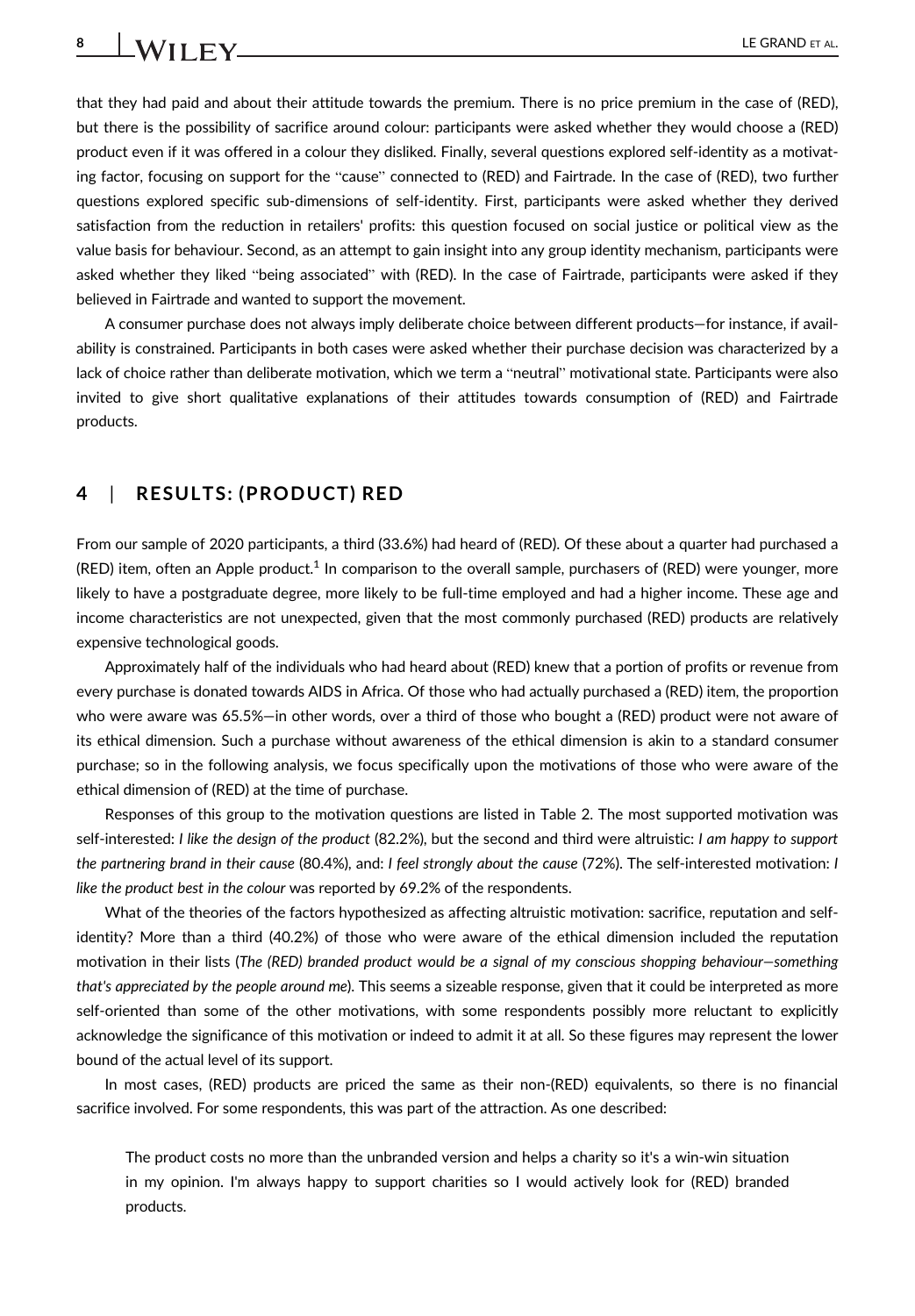| Motivation for picking (RED) item                                                                                                                                                                                  | Respondents who answered<br>"applies to me" |
|--------------------------------------------------------------------------------------------------------------------------------------------------------------------------------------------------------------------|---------------------------------------------|
| I like the design of the product                                                                                                                                                                                   | 82.24%                                      |
| I am happy to support the partnering brand in their cause                                                                                                                                                          | 80.37%                                      |
| I feel strongly about the cause and want to do my bit to fight AIDS in Africa                                                                                                                                      | 72.01%                                      |
| I like the product best in the colour red                                                                                                                                                                          | 69.16%                                      |
| I like being associated with (PRODUCT) RED                                                                                                                                                                         | 59.81%                                      |
| It makes me happy that the big brands make lesser profits as a result                                                                                                                                              | 43.93%                                      |
| The (RED) branded product would be a signal of my conscious shopping behaviour-<br>something that is appreciated by the people around me.<br>The product I purchased was only available in a (PRODUCT) RED version | 40.19%<br>29.91%                            |

TABLE 2 Motivation for buying (RED) for individuals aware of ethical dimension when making purchase

However, for some respondents at least, there could be a preference sacrifice. Over a quarter of the sample said that they would be likely to buy a (RED) product even if they disliked the colour. Amongst those who did actually buy (RED) products, more than a third (34.5%) said that they would be likely to buy the product even if they disliked the colour, and over half (58%) of those stated that the colour red was not amongst their top three motivations for buying the (PRODUCT) RED. Although we cannot directly infer from this that they disliked the colour in these particular cases, there is at least the strong possibility that they did so (or at least that red was not their preferred colour) which in turn suggests a willingness actually to incur a degree of sacrifice in pursuit of an altruistic cause. This mixture of attitudes—some willing to incur sacrifice, others not—is shown by these participants:

I actually don't like the colour red but would like someone to benefit from something I would've bought anyway.

If I like the product equally in red then I would buy it but if I prefer another colour then I would buy my preferred colour instead.

Most obviously, there are strong indications of a self-identity effect. The most frequently cited altruistic motivations stress a positive evaluation of the "cause" as a reason for purchase. Less frequently (but still over 40% of those who purchased a (RED) product), there is a reference to satisfaction from the reduction in corporate profit—a motivation that implies some conformance to a political position or social justice value system rather than simply compassion for the other. We can note, too, a potential group identity effect, with nearly 60% of (RED) purchasers taking satisfaction from "being associated" with (RED).

Qualitative comments reveal a diversity of values to which participants are seeking to conform. For some, the value is compassion for those in need:

I like to give something back to people less fortunate.

For others, there is a more political notion of fair distribution:

If my purchase can benefit someone else, then why not buy it? Why should all profits go to shareholders or level 1 managers, who already make so much?

For many there is a notion of "giving back", implying conformance with some kind of public duty: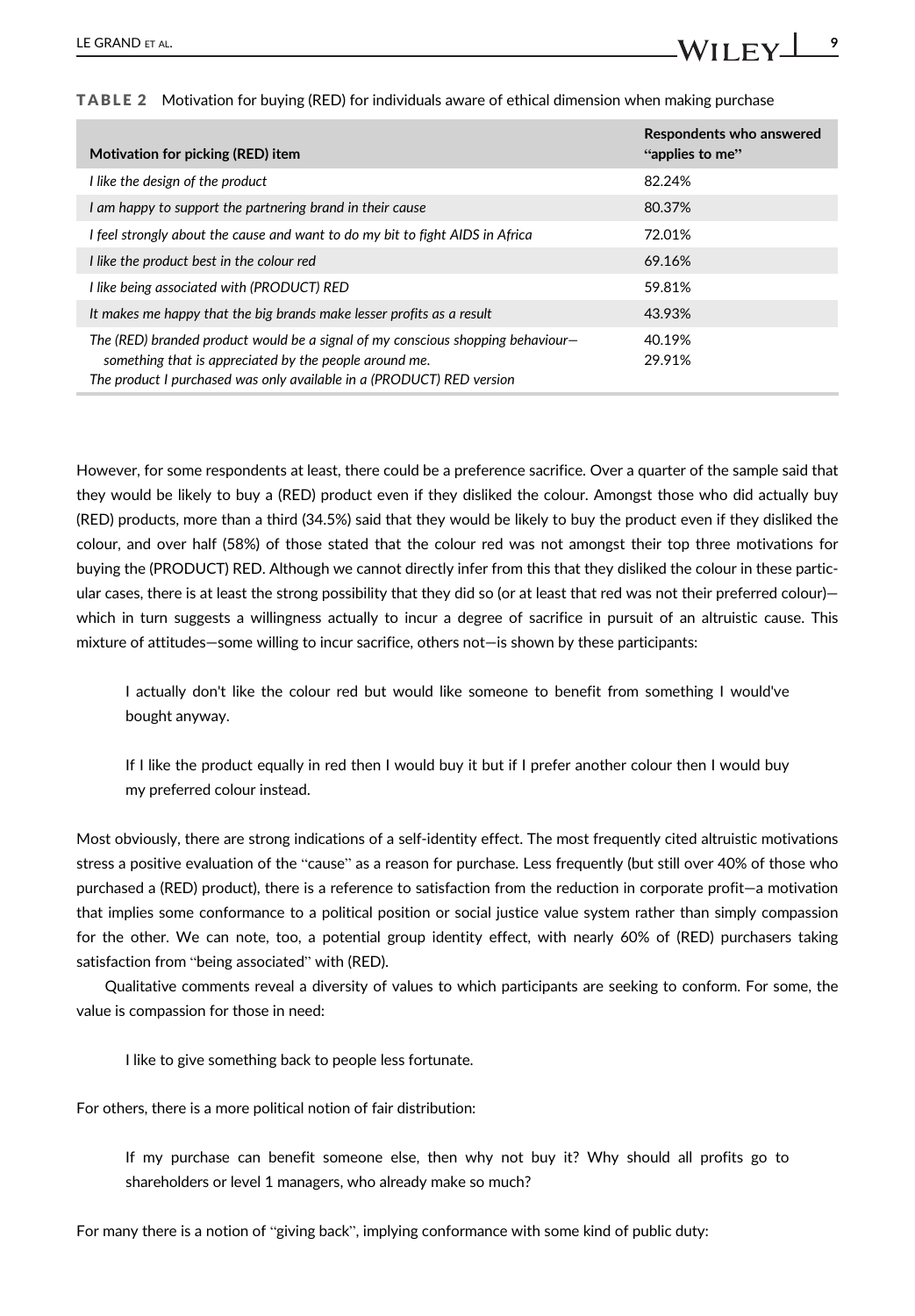[I would purchase RED] because it helps give something back to society.

There was, finally, some indication of a tension between reputation and self-identity effects. For some participants, public displays of charitable giving did not conform with their self-image:

I don't like doing things for the purpose of advertising that I support some cause.

Giving for me is personal, I don't really want or need a way to scream look at me. I made this ethical choice.

# 5 | RESULTS: FAIRTRADE

Among our sample of 2020 participants, nearly 93% had heard about Fairtrade, of whom 94% were aware of the meaning behind the label. 90.8% of those who had heard about Fairtrade had purchased a Fairtrade product. 84.1% of the total sample (1,698 respondents) reported that they had purchased a Fairtrade product. 80.7% of those Fairtrade purchasers were aware at the time of purchase that the product was likely to cost more than non-Fairtrade equivalents.

96% of participants who reported having purchased a Fairtrade product also reported being aware of the ethical dimension of Fairtrade. We only focus on the motivations of this subset. The motivation questions and responses to them are listed in Table 3. The predominant motive in buying Fairtrade among this group was altruistic. 58.8% of respondents included among their motivations: I believe in Fairtrade and want to support this movement. 19.7% reported a primarily self-interested motivation: the quality of the product. Most of the other motivations reported were neutral (neither altruistic or self-interested). Thus 19.4% said that the choice was not deliberate, 10.6% that Fairtrade was the only product available and 11% that they purchased the product because they spotted it first. Of those who made a deliberate choice (i.e., excluding those who had 'neutral' motivations), the proportion was even larger—86.7% of the respondents reported an altruistic motivation, which includes I believe in Fairtrade and want to support this movement as well as My friends/family/peers appreciate my choice to buy Fairtrade.

What of self-identity, reputation and sacrifice? There is a potentially strong self-identity effect here—the most frequently cited motivation being belief in the Fairtrade cause, suggesting some conformance of behaviour with caring or justice-focused values:

Fairtrade has had a large impact on my local community and now that I live abroad, I see it as a way of giving back even if I can't do it directly.

| Motivation for picking fairtrade product                                                          | Share of respondents |
|---------------------------------------------------------------------------------------------------|----------------------|
| I believe in Fairtrade and want to support this movement                                          | 58.8%                |
| The Fairtrade product is usually of better quality                                                | 19.7%                |
| It wasn't deliberate: I only realised after the purchase that the product had a 'Fairtrade' label | 19.4%                |
| I spotted the Fairtrade labelled variety first                                                    | 11%                  |
| The only product available was Fairtrade                                                          | 10.6%                |
| My friends/family/peers appreciate my choice to buy Fairtrade                                     | 3.3%                 |

TABLE 3 Motivations of purchasers aware of ethical dimension of Fairtrade when making purchase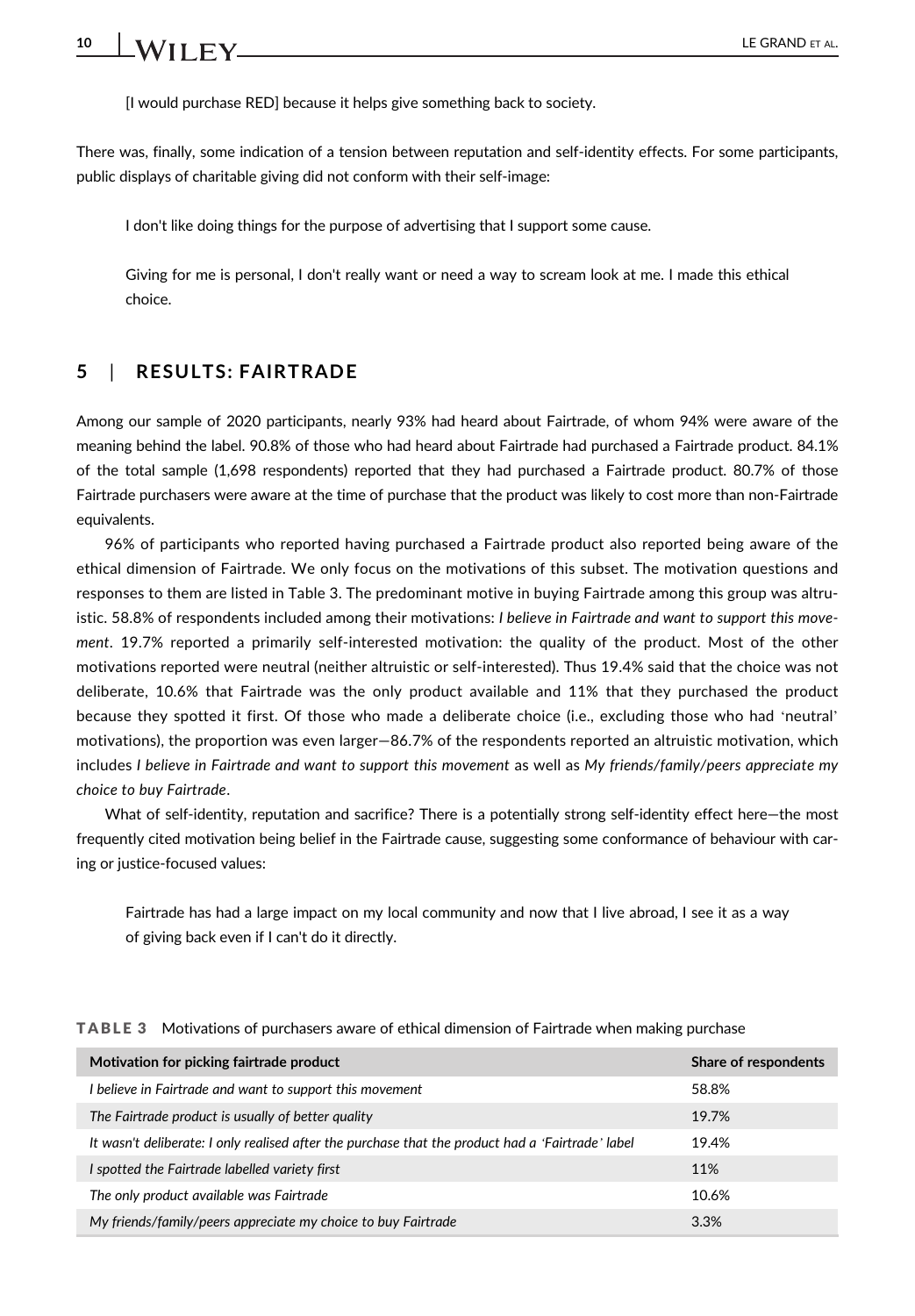Reputation, on the other hand, seems to have little motivating power as a driver for altruistic purchases of Fairtrade. The proposal around reputation (My friends/family/peers appreciate my choice to buy Fairtrade) attracted little support: just 3.3% included it among their motivations. This is not surprising since the degree of observability—key to the reputation effect—within the purchase of these products is likely to be low. This also confirms that belief in the cause of Fairtrade is not driven by external concerns but by internal self-evaluation—a self-identity effect.

What of sacrifice? To investigate this, respondents were asked a set of questions concerning the price premium. 80.7% of those who bought Fairtrade were aware at the time of purchase that the product was likely to cost more than the non-Fairtrade equivalent. Of these, over a quarter (27%) believed the premium was 0–10%, more than half (51%) believed that it was between 10 and 20%, 18% believed it was 20–30%, and 4.3% believed it was above 30% (as noted earlier, the actual premium is around 10–15%).

Table 4 gives respondents' attitudes to the premium. Over half (57.6%) of all respondents who were aware of the Fairtrade label's ethical dimension agreed or strongly agreed with the statement I am happy to pay a price premium for Fairtrade products because it is the right thing to do. Of those who actually bought a Fairtrade product, 61.2% agreed or strongly agreed. But, for a small but significant number of respondents, there was a tension. While they reported that they were happy to pay the premium because it is the right thing to do, they also agreed or strongly agreed that the premium discourages me from purchasing Fairtrade products: just under one-fifth of the respondents who were aware of the ethical dimension of Fairtrade (16.8%) and who were aware and bought Fairtrade (16.3%) agreed or strongly agreed with both statements. Over 72% of those who agreed with both statements were in the bottom half of the income distribution in our sample (less than £29,999).

We note also that 41.5% of aware respondents agreed or strongly agreed with the statement I am happy to pay a price premium for Fairtrade products because I believe they are better quality. This response represents a more traditional consumer focus on price and quality, and yet it is not necessarily felt by respondents to exclude the ethical dimension: 60.7% of the respondents who agreed/strongly agreed that they were happy to pay a premium because it is the right thing to do also agreed/strongly agreed with the proposition around better quality. This suggests that they are willing to make a sacrifice for the ethical aspect of the product, but that they also feel that they are getting some personal benefit from the act.

Qualitative responses brought out some of these tensions. Participants were willing to pay a premium, but only if their circumstances allowed, the sacrifice could not be too great:

It was at a previous time when I had more income, so I was happy to spend the extra money when it was available.

TABLE 4 Attitude towards the price premium—share of respondents who agreed or strongly agreed with statements

| <b>Statement</b>                                                                                         | Respondents aware of the<br>ethical dimension of the<br>Fairtrade label | Respondents aware of ethical<br>dimension and bought a Fairtrade<br>product |
|----------------------------------------------------------------------------------------------------------|-------------------------------------------------------------------------|-----------------------------------------------------------------------------|
| The premium <b>discourages</b> me from<br>purchasing Fairtrade products                                  | 37.37%                                                                  | 34.05%                                                                      |
| The premium does not affect my likelihood<br>to purchase a Fairtrade product                             | 43.40%                                                                  | 45.82%                                                                      |
| I am happy to pay a price premium for<br>Fairtrade products because it is the right<br>thing to do.      | 57.62%                                                                  | 61.23%                                                                      |
| I am happy to pay a price premium for<br>Fairtrade products because I believe they<br>are better quality | 41.52%                                                                  | 44.11%                                                                      |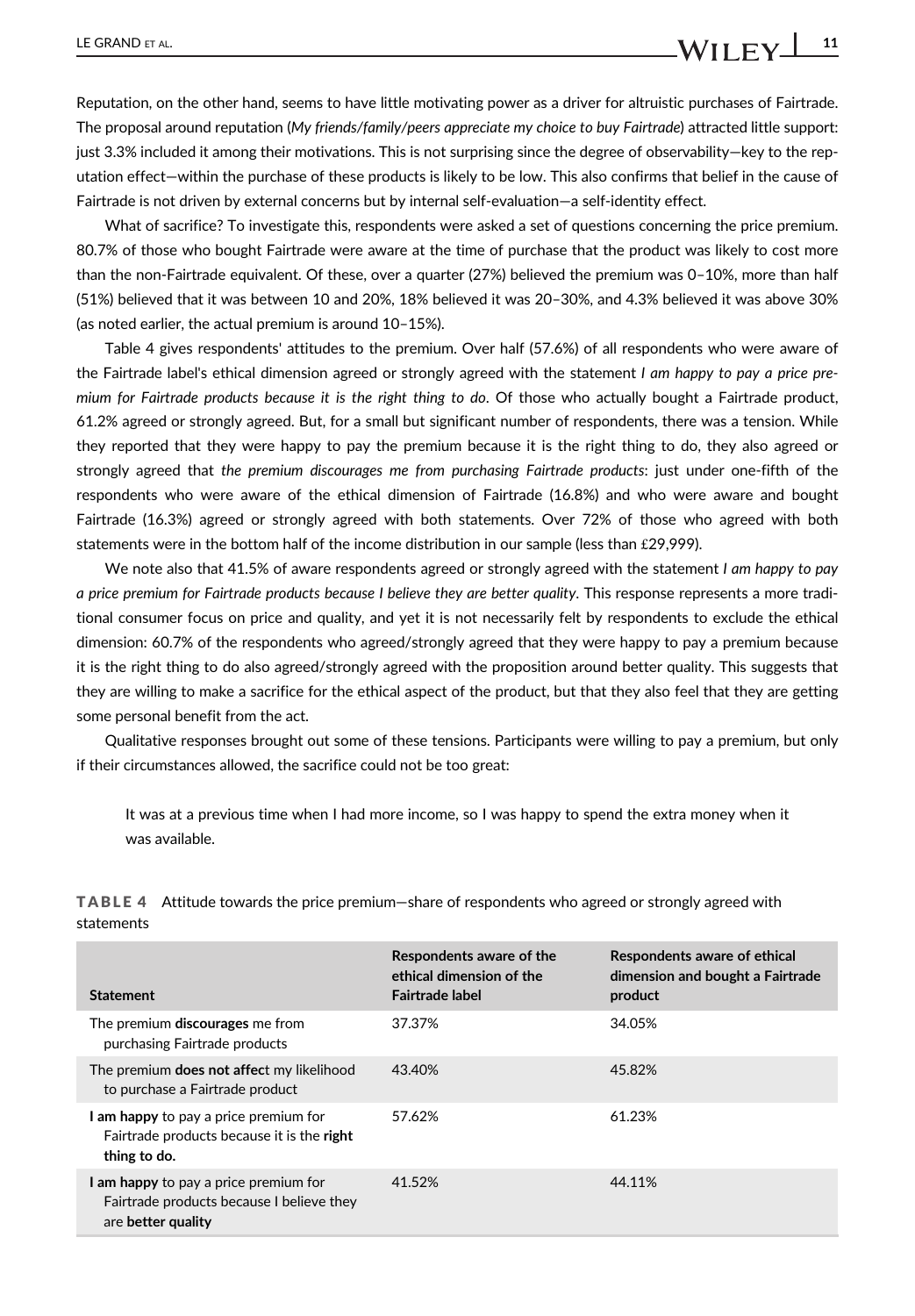I usually purchase whatever is in my budget, so if Fairtrade is only a little more expensive then I can purchase them but it is dependent on price.

Amongst the purchasers of Fairtrade who are aware of the meaning of the label and who stated I believe in Fairtrade and want to support this movement 77.7% agree or strongly agree that they are happy to pay the premium because it is the right thing to do. 14.4% of these also agree that the premium discourages them from purchasing Fairtrade; however, that could be explained by the fact that over three quarters of them (75.7%) fall into the bottom half of the income distribution in our sample.

All this suggests that the motivation structure is complicated. The responses reflect the complex effect of the premium. There appear to be three distinct effects. The first is a positive impact on the purchasing decision resulting from the feeling of doing the right thing, probably arising from the feeling of personal sacrifice that paying the premium involves; the second, another positive effect resulting from the impression that the premium signals higher quality and the third, a negative impact on purchasing arising from the opportunity or personal cost effect. The first effect is an altruistic motivation; the second and third effects are self-interested and fit within the traditional price model of standard economics, albeit operating in opposing motivational directions because of the contrasting impacts of raised prices as either cost or quality signal.

# 6 | CONCLUSION

Ethical consumerism is an emerging new frontier of social policy. In principle, consumers' altruistic motivations can be mobilized to push for enhanced environmental outcomes and human well-being within market transactions; across a number of functions, ethical consumerism can potentially remedy market and government failures. This study captures a snapshot of ethical consumerism behaviours, and the motivations for these, in two cases with subtly different characteristics. A specific objective of the study is to break down the concept of altruistic or prosocial behaviour into distinct subcategories of motivation. In so doing, it identifies in more intricate detail why individual actors engage in these potentially useful activities and sheds light on how such behaviours might be encouraged.

This study has sought to disaggregate specific factors that may lie behind prosocial behaviour and submit these to empirical investigation. There is support for all three hypotheses concerning altruistic motivation that are of particular interest: reputation, sacrifice and self-identity. More than a third of those purchasing a (RED) product who knew of the cause included the reputation motivation in their lists. As noted above, this seems a significant response, given some respondents might be reluctant to acknowledge this motivation. If this reluctance does exist, then these figures represent the lower bound of the actual level of its support. The fact that few Fairtrade purchasers cited the impact on reputation as a motivation can be explained by the low observability of the activity.

Paying the premium was described as the right thing to do by over half of our sample who bought Fairtrade, suggesting that a majority were prepared to make a material sacrifice in order to further a non-self-interested cause. Indeed, by assenting to the phrase 'the right thing to do', they could be interpreted as making a universal judgement that everyone should behave in this way. So, it appears as though the presence of the premium and the sacrifice involved enhanced the motivation associated with the purchase of Fairtrade products. Although there was no price premium in the case of (RED), there were indications from the data that some kind of sacrifice might be relevant, with over a quarter of the sample saying that they would be likely to buy a (RED) product even if they disliked the colour. Amongst those who did actually buy one or more (RED) products, more than a third (34.5%) said that they would be likely to buy the product even if they disliked the colour. Finally, there are strong indications of a self-identity effect in the cases of both (RED) and Fairtrade.

So the study confirms that consumer behaviours are not always an expression of material self-interest within a private transaction. Altruistic motivations can exist within consumer market activity; they are not crowded out by directly self-interested concerns but exist in complex and nuanced interaction with such concerns. Our evidence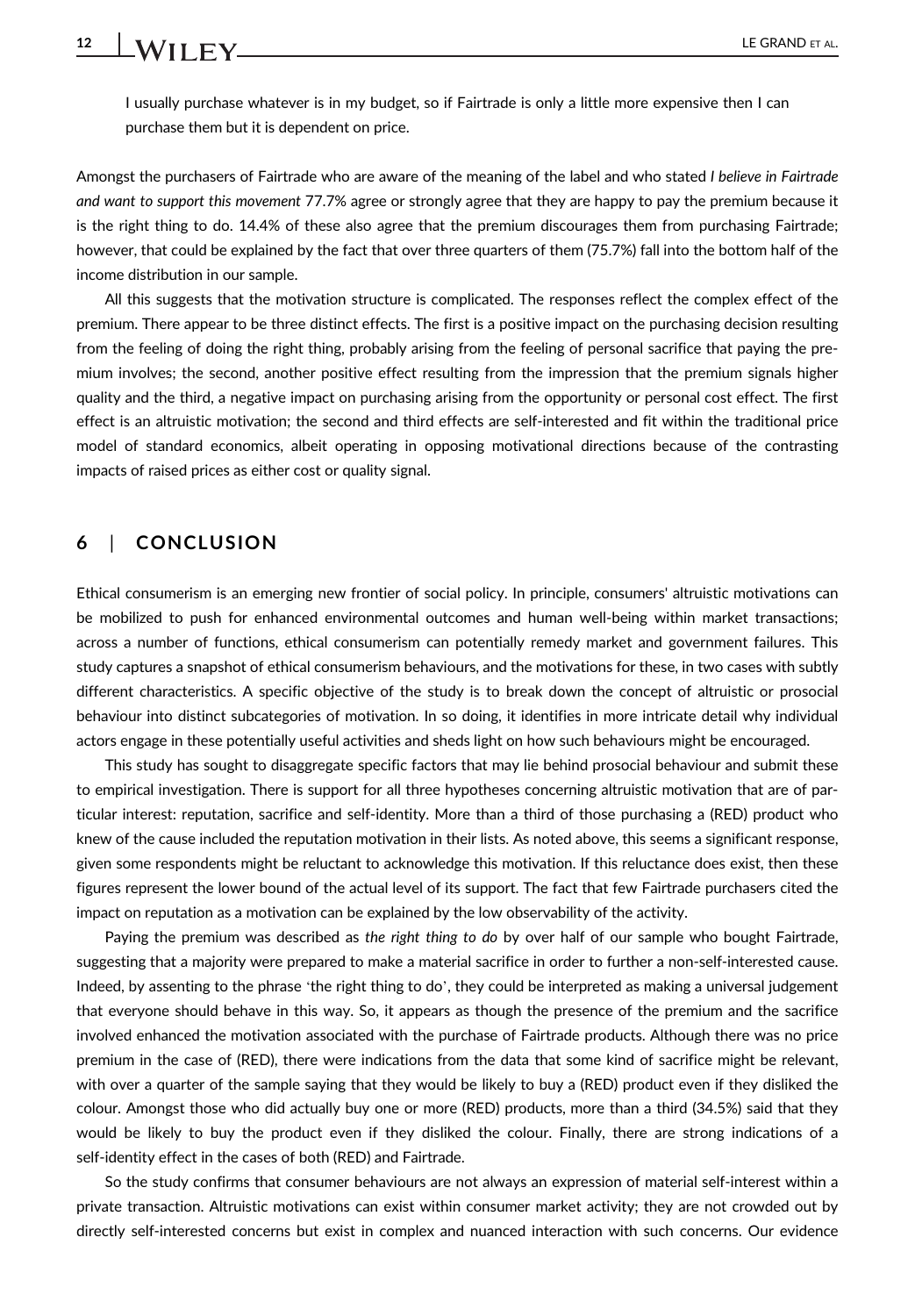suggests that these motivations might be strengthened in various ways, so that the supply of ethical consumers or the extent of their behaviours might be increased. In particular, there is support here for the relevance of motivational theories of sacrifice, reputation and self-identity to the field of ethical consumerism. Thus, the association of the transaction with a degree of sacrifice can be a motivating force for consumers. So too can the extent of observability of the altruistic activity, which contributes to the positive reputation of the individuals concerned among their family and friends. Self-identity is a significant motivational driver and appears to exist separately from sacrifice effects (in the case of Fairtrade) and reputational effects (in the case of (RED)).

However, the study also indicates the complex mix of motivations within ethical consumer activity—and how the relative salience of altruistic and self-interested motivations may change depending on the product or transaction context. This in turn creates challenges of context sensitivity for retailers and policy-makers in the ethical consumer field. Take sacrifice, for instance. Some extent of sacrifice specifically in terms of monetary premium or colour of a product may be motivating, but sacrifice in terms of style, functionality and quality may not be. In short, promoting sacrifice may need to focus on price or non-essential quality aspects.

Issues around observability and reputation also require sensitivity. While the findings here indicate the positive effect of being seen by others to be acting ethically, there is a caution. An over-emphasis on observability of altruistic acts can risk the perception that the motivation is self-serving (a self-interested desire for reputation) rather than prosocial (Bénabou & Tirole, 2006). The risk is twofold: over-justification in terms of internal self-identity that reduces positive psychological benefits and an erosion of the very reputational effect that is sought by displaying one's altruism to others. The policy and practice challenge is, therefore, again one of balance and sensitivity to context, actors and effect. The approach of (RED) is, arguably, an example of such sensitivity—the signal of altruism is subtle (a colour) rather than aggressive. In sum, if it is a goal of policy and practice to increase engagement in ethical consumerism to support the policy functions described earlier, then such sensitivity to delicate combinations of motivational mechanism is necessary.

There are other policy implications. The government can use the results of this kind of research to support activities in its own sphere. Thus, if personal sacrifice, self-identity and reputation are important motivators of altruistic activities, as our results suggest, policies designed to affect these could (in the spirit of Titmuss) support the provision of social services. Volunteer staff at hospitals or schools sometimes wear uniforms to increase their visibility. Such visibility, as a signal of the individual's altruism that is recognized by observers, may crowd in or strengthen altruistic motivation by acknowledging sacrifice or supporting actors' self-evaluation of their own behaviour as moral. Payment for blood "donation" or indeed for any form of voluntary activity may reduce (or even eliminate) the sacrifice involved and is indeed likely to cause crowding out of the voluntary component, as Titmuss argued. Charitable donations of time and money could be made more public—as indeed we see in certain forms of community fundraising such as Comic Relief—although in such cases, there can remain a hazard of crowding out: too much community recognition, or even too much enjoyment in the case of Comic Relief, might compromise a sense of sacrifice or the evaluation of behaviours as conformant with values.

There are many questions about the effectiveness of ethical consumerism in making a meaningful contribution across the three social policy functions—market regulation, revenue-raising, political signalling—described in the Introduction. Such debates lie beyond the scope of this paper. There is, however, one relevant concern: do the very mechanisms that are used to increase individuals' motivations support or impinge upon impact and outcomes? In the present study, the different dimensions of altruistic motivation retain in common some sense of an underlying positive affective state, whether derived from conformance to self-identity, from pleasure at being recognized as ethical, or from fulfilment of duty by being sacrificial. Ethical consumerism behaviours might therefore be directed towards those areas that have affective appeal or are familiar as a political cause, not those of greatest need; it may be directed to emotionally attractive, rather than empirically proven, solutions. In consequence strategies to increase engagement in ethical consumerism may not be accurately aligned with maximising social benefit. There is a parallel here in the context of philanthropic giving, where appeals to emotion can generate more resources—but not necessarily to those causes where interventions are most impactful (MacAskill, 2015). Improved information, including independent verification of companies' ethical claims by civil society organisations, is one way forward to support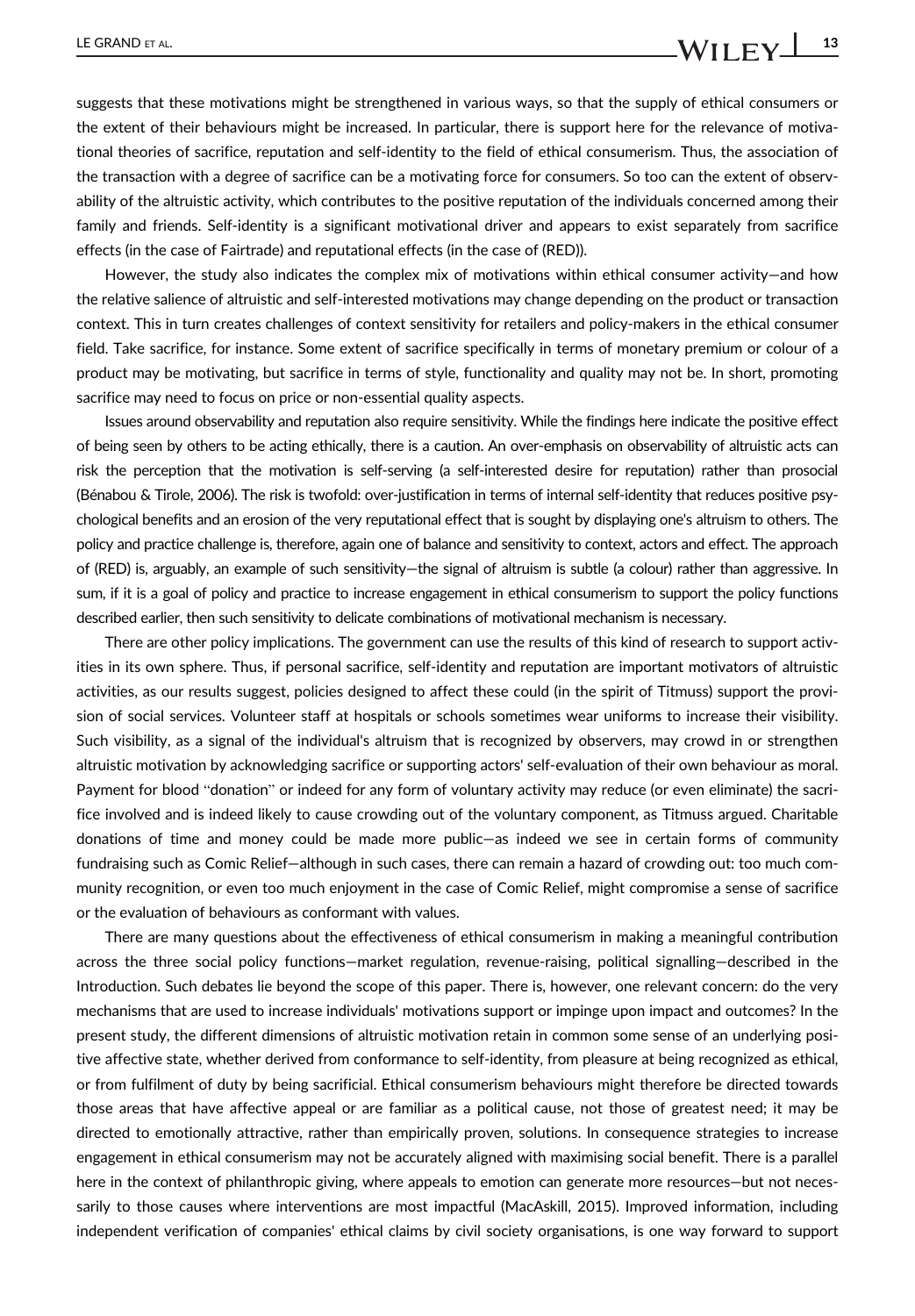# $14$  WII FV  $\overline{\phantom{a}}$  LE GRAND ET AL.

more impactful consumer decisions (Delmas, Lyon, & Jackson, 2020). Such potential tensions and trade-offs between increasing participation in ethical consumerism and the social impact of such ethical consumerism initiatives require further exploration.

#### ACKNOWLEDGEMENTS

This research was supported by the Marshall Institute at the London School of Economics. We received helpful comments from Nava Ashraf, Stephan Chambers, the referees for this journal and the participants at the second Marshall Institute Research Institute Symposium, January 2019.

#### CONFLICTS OF INTEREST

The authors declare no conflicts of interest.

#### ORCID

Julian Le Grand D<https://orcid.org/0000-0002-7864-0118>

#### ENDNOTE

<sup>1</sup> The most common (RED) purchases in this survey were, in order: iPhone RED, iPod RED, Converse RED shoes, GAP RED T-shirts and Apple watch RED band.

#### **REFERENCES**

- Akerlof, G., & Dickens, W. (1982). The economic consequences of cognitive dissonance. The American Economic Review, 72 (3), 307–319.
- Akerlof, G., & Kranton, R. (2000). Economics and identity. The Quarterly Journal of Economics, 115(3), 715–753.
- Anderson, W. T., & Cunningham, W. H. (1972). The socially conscious consumer. Journal of Marketing, 3(36), 23–31.
- Ariely, D., Bracha, A., & Meier, S. (2009). Doing good or doing well? Image motivation and monetary incentives in behaving prosocially. American Economic Review, 99(1), 544–555.
- Ashraf, N., & Bandiera, O. (2017). Altruistic capital. American Economic Review: Papers and Proceedings, 107(5), 70–75.
- Auger, P., Devinney, M., Louviere, T. J., & Burke, P. F. (2008). Do social product features have value to consumers? International Journal of Research in Marketing, 25(3), 183–191.
- Auger, P., Devinney, T., Burke, P., & Louviere, J. (2003). What will consumers pay for social product features? Journal of Business Ethics, 42, 281–304.
- Batson, D., & Powell, A. (2003). Altruism and prosocial behavior. Handbook of Psychology, 463–484.
- Bénabou, R., & Tirole, J. (2006). Incentives and prosocial behavior. American Economic Review, 96(5), 1652–1678.
- Besley, T., & Ghatak, M. (2005). Competition and incentives with motivated agents. American Economic Review, 95(3), 616–636.
- Bowles, S. (2008). Policies designed for self-interested citizens may undermine "the moral sentiments": Evidence from economic experiments. Science, 320(5883), 1605–1609.
- Chen, C. (2001). Design for the environment: A quality-based model for green product development. Management Science, 47(2), 250–263.
- Crane, A. (2001). Unpacking the ethical product. Journal of Business Ethics, 30, 361–373.
- Dean, H. (2019). Social policy (3rd ed.). Cambridge, UK: Polity.
- Delmas, M., Lyon, T., & Jackson, S. (2020). Nonprofits and the environment: Using market forces for social good. In The nonprofit sector: A research handbook (3rd ed.). Stanford, UK: Stanford University Press.
- Elliott, K. A., & Freeman, R. B. (2005). White hats or Don Quixotes? Human rights vigilantes in the global economy. In Emerging labor market institutions for the twenty-first century (pp. 47–98). Chicago: University of Chicago Press for NBER.
- Fairtrade International. (2018). Annual report 2017-2018: Working together for fair and sustainable trade. Bonn, Germany: Fairtrade International.
- Fairtrade International, 2019. Fairtrade Minimum Price and Fairtrade Premium Table [Online]. Retrieved from [https://www.](https://www.fairtrade.net/fileadmin/user_upload/content/2009/standards/documents/Fairtrade_Minimum_Price_and_Premium_Table_EN_PUBLIC.pdf) [fairtrade.net/fileadmin/user\\_upload/content/2009/standards/documents/Fairtrade\\_Minimum\\_Price\\_and\\_Premium\\_](https://www.fairtrade.net/fileadmin/user_upload/content/2009/standards/documents/Fairtrade_Minimum_Price_and_Premium_Table_EN_PUBLIC.pdf) [Table\\_EN\\_PUBLIC.pdf](https://www.fairtrade.net/fileadmin/user_upload/content/2009/standards/documents/Fairtrade_Minimum_Price_and_Premium_Table_EN_PUBLIC.pdf). Accessed April, 2020.
- Freestone, O., & McGoldrick, P. (2008). Motivations of the ethical consumer. Journal of Business Ethics, 79, 445–467.
- Frey, B. (1997). Not just for the money: An economic theory of personal motivation. Cheltenham: Edward Elgar Pub.